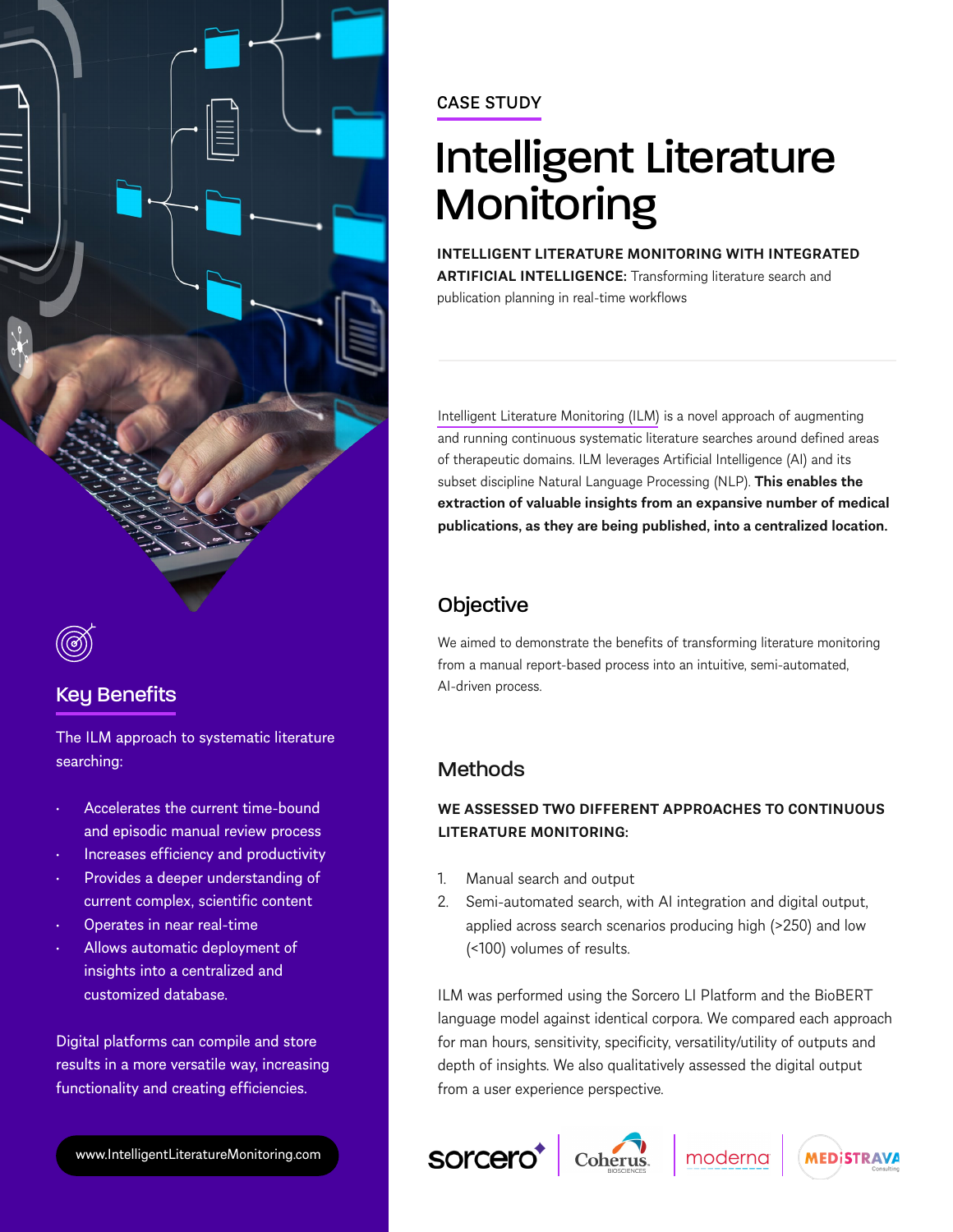## Results

## **HIGH VOLUME RESULTS**

The ILM approach with integrated AI was the most favorable option for search strings with high volumes of search results (e.g. "oncology" or "COVID")

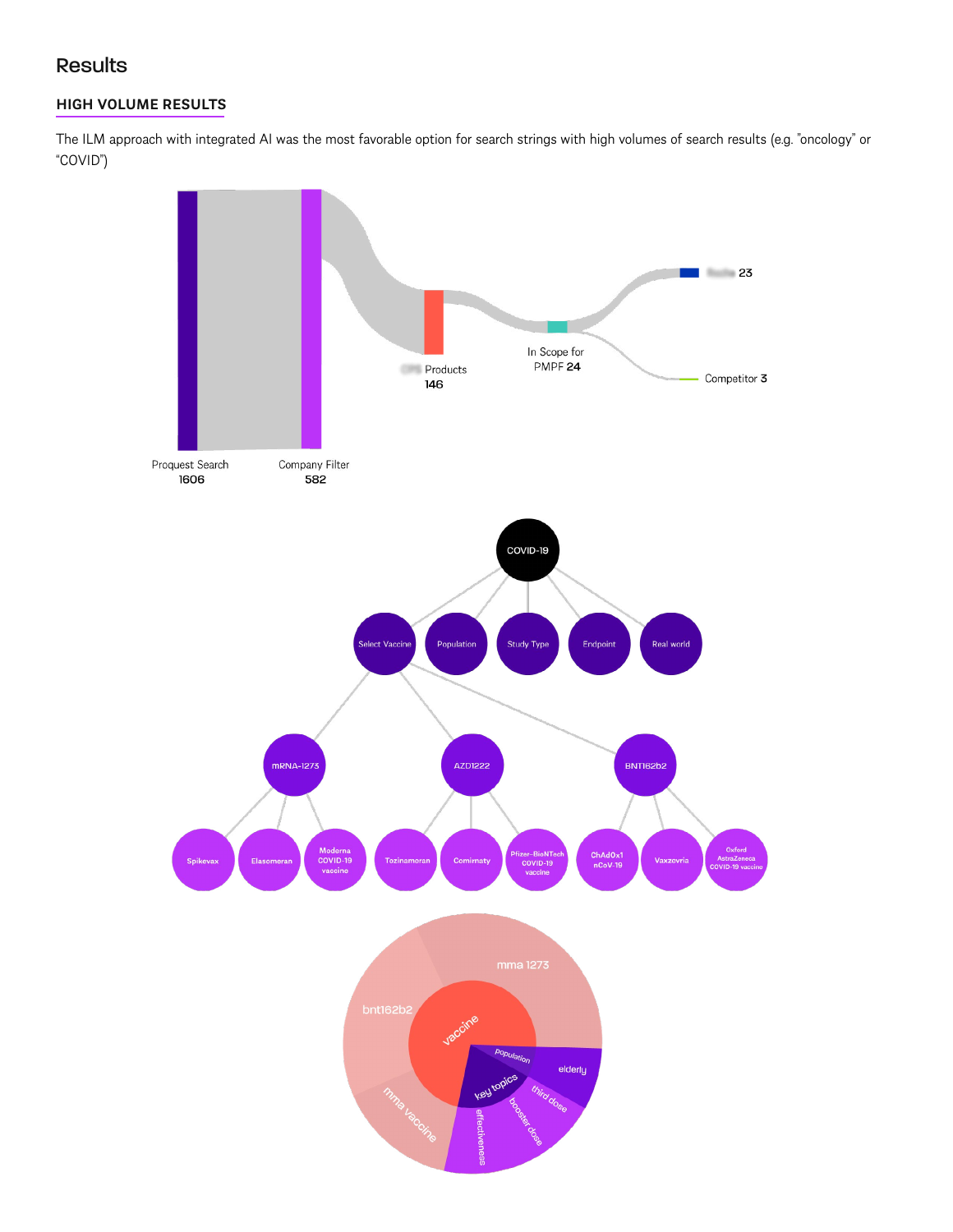#### **88-92% REDUCTION IN MANUAL TIME**

Compared with manually searching and reviewing the literature, this method resulted in a time reduction of 88-92%, along with 99.8% sensitivity and 95% specificity.

Real-world results of the manual (control) process vs. ILM with integrated AI, performed for leading pharmaceutical enterprise medical affairs and publications teams:

|                                   | <b>Manual (Control Process)</b>   | <b>ILM Process</b>                                            | <b>Results</b>     |
|-----------------------------------|-----------------------------------|---------------------------------------------------------------|--------------------|
| <b>Total Articles</b>             | 1606                              | 1606                                                          |                    |
| # of Batches                      | 44                                | 44                                                            |                    |
| % Reviewed                        | 100% manual                       | $100\%$ Al + Manual                                           |                    |
| Company Criteria Relevancy Filter | 581                               | 582                                                           | 99.83% sensitivity |
| <b>Product Relevancy Scored</b>   | 146                               | 146                                                           |                    |
| <b>Relevancy Inclusion</b>        | 23 Human Determined               | 23 Al Determined                                              | >95% specificity   |
| M.D./PhD. Time to Review          | 715 hours (Avg. 27 mins/articles) | 55 hours Review + 25 hours of QA 88% reduction in manual time |                    |

#### **COMPARATIVE NEGATIVE PREDICTIVE VALUE (NPV) FROM TWO AI LITERATURE MONITORING PLATFORMS**

Sorcero's Language Intelligence approach and continuous learning delivered double- digit absolute performance improvements across all study types, exceeding the 95% NPV threshold commonly accepted as that required for a regulatory-grade literature review solution

|                     | <b>Jbiect</b> | formance studu, | Human studu | Intended use |
|---------------------|---------------|-----------------|-------------|--------------|
| <b>Bio BERT</b>     | 8500%         | 75.00%          | 84.60%      | 79.70%       |
| Sorcero LI Platform | 96.50%        | 88.50%          | 96,90%      | 91.10%       |
| Differential        | $+11.50%$     | $-13.50\%$      | ⊦12.30      | +11.40%      |